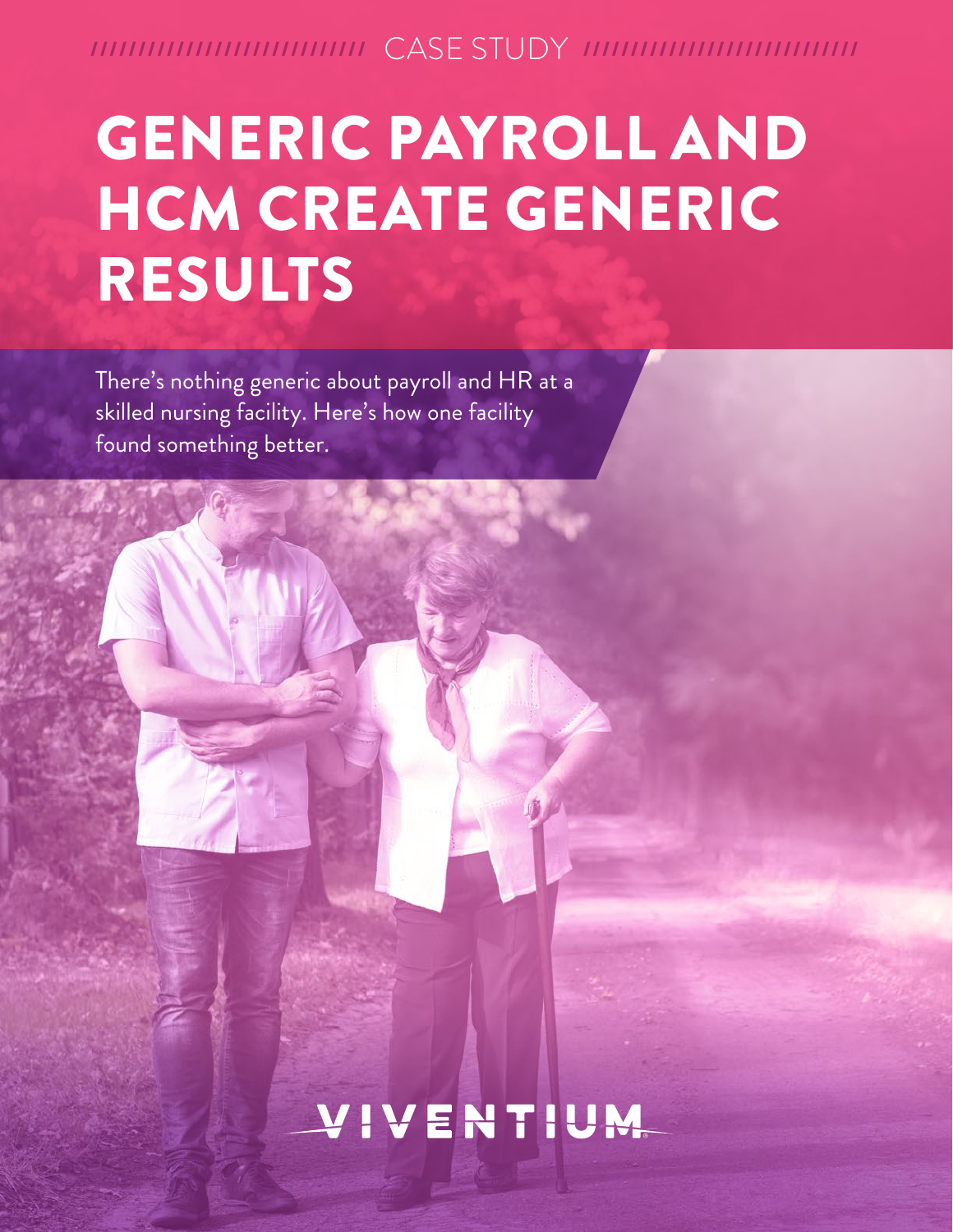#### **OVERVIEW**

# GROWING BUSINESS = GROWING CHALLENGES

Growing a business is challenging. As you bring on more employees, you've now got more time and attendance to track and more people to pay. Translation: You're at risk for more mistakes and more headaches. What once may have seemed relatively straightforward can now feel like a complicated maze scattered with potential compliance traps.

Buena Vida Continuing Care and Rehabilitation Center discovered this as it continued to add workers. Since its founding in 2001, the Brooklyn-based skilled nursing facility has expanded to nearly 350 employees. With greater needs like managing payroll issues and generating reports that didn't feel like meaningless scrolls of digits, the company required a payroll and HCM software provider that truly understood its business and industry. Not a lot to ask for, right?

MORE Employees

MORE Time & Attendance

ORE Headaches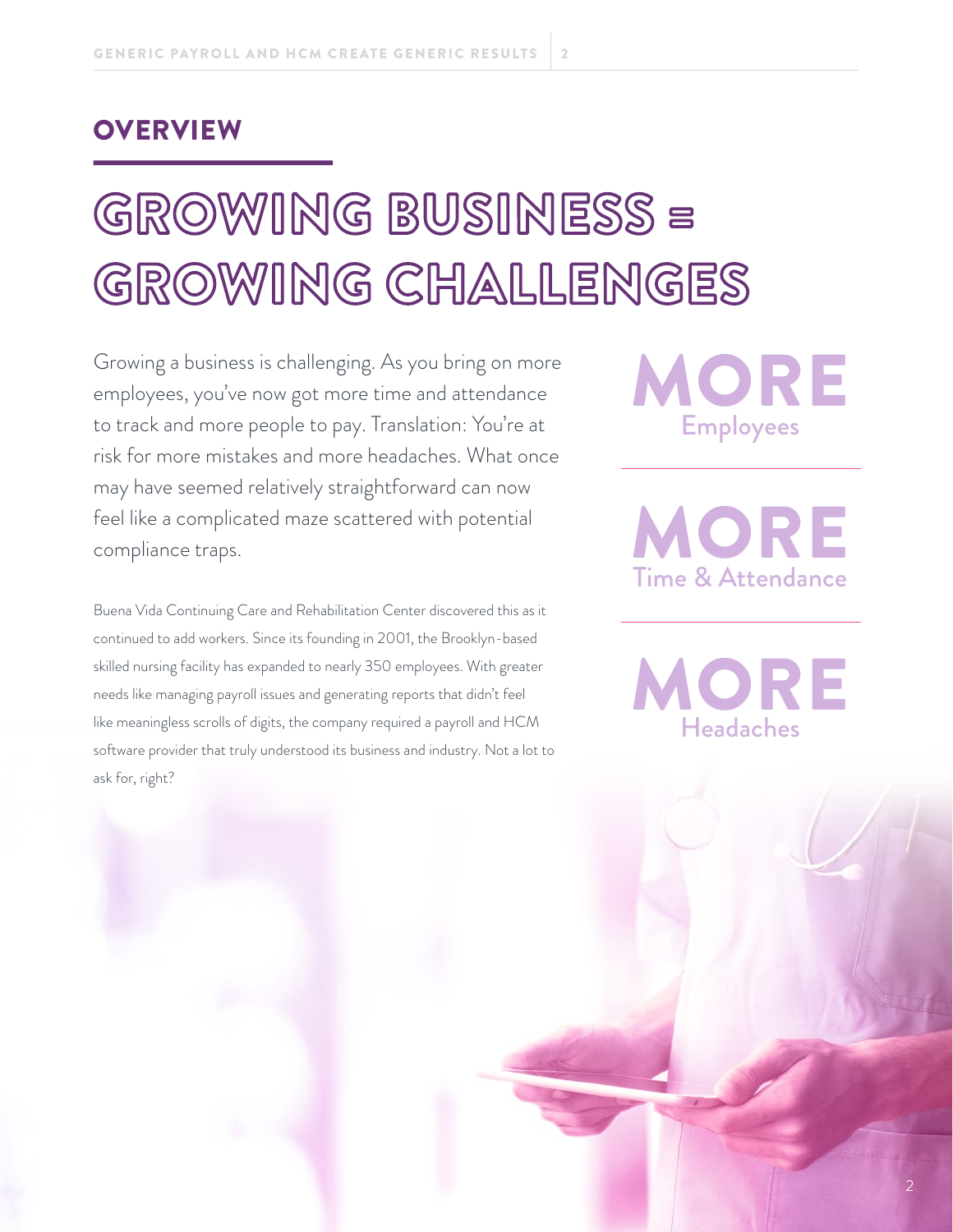#### THE PROBLEM

## INCOMPLETE, INADEQUATE, INSUFFICIENT

When Buena Vida found itself under new ownership a while back, the skilled nursing facility realized that the status quo was holding it back. According to Alexis Johnson, the company's HR coordinator, there were three main problems:

- **Incomplete Knowledge.** It's not that the technology solution that Buena Vida was using couldn't handle payroll. It's that it lacked proficiency to handle payroll for skilled nursing facilities. "I shouldn't have to call a provider and take a lot of time to explain union or payroll issues to them," Alexis remarks. When it comes to processing things like overtime pay and other aspects, Alexis adds, "They're supposed to be the experts."
- **Inadequate Reporting.** Though Buena Vida was able to create reports using existing software, the process was cumbersome and lengthy. Worse, the data was difficult to comprehend. This was partly due to the fact that Buena Vida was getting reports based on its provider's standard template. Except, Buena Vida isn't your standard company. And so as Alexis points out, because the technology failed to enable much customization, "it took forever to do reports. There was a lot of manual labor."
- **Insufficient Tools.** A lack of user functionality, particularly around viewing data and generating reports, forced Buena Vida to reach out constantly to its provider to accomplish tasks. "It seemed like everything required a phone call," Alexis remembers.

"I really needed to speak to client service people who understood what I was talking about."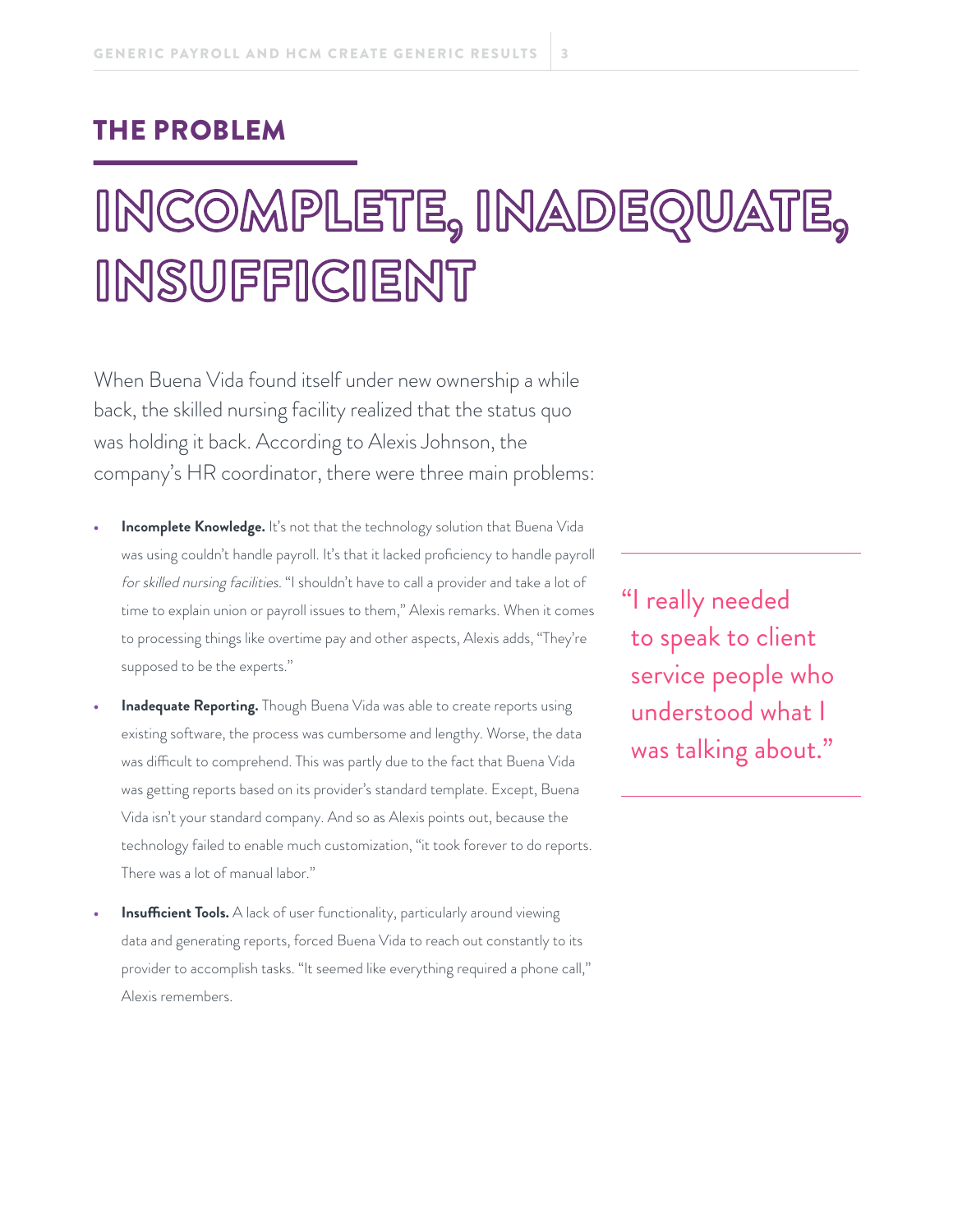#### ACTION

### MUTUAL UNDERSTANDING

Rather than continue to sit on endless service calls with its previous payroll and HCM vendor, Buena Vida decided to hang up on them for good and call a new provider. Viventium answered that call. Because Viventium already had a solid reputation within the skilled nursing industry, Buena Vida was looking to Viventium for help with:

- **• Expert Guidance.** "There is nothing more important than client service," Alexis explains. Because Viventium understands the business of skilled nursing facilities, it is able to anticipate and prevent problems. Plus, with no complicated phone trees, service reps actually picked up the phone to provide help and information well beyond the generic advice that Buena Vida had gotten used to. "I'm now able to have better conversations with people at Viventium because they actually know what I'm talking about," Alexis says. Complex reporting, compliance, overtime, you name it.
- **• Customization.** Though the previous provider offered standardized reporting, Buena Vida needed the ability to tailor reports. Viventium came in not only to make the right data more readily available — it also enabled Alexis to customize information to create reports quickly and easily.
- **• Enablement.** Yes, Viventium's professionals would be there to help Alexis when she needed it, but a key aim was also to cut down on phone calls. And sure enough, Viventium comes with modern tools that allow Alexis to manage a range of tasks efficiently and effectively — from viewing a spectrum of time and attendance data to managing an assortment of payroll issues.

"Getting instant access to more information was a great surprise for me. Working with data is much easier now."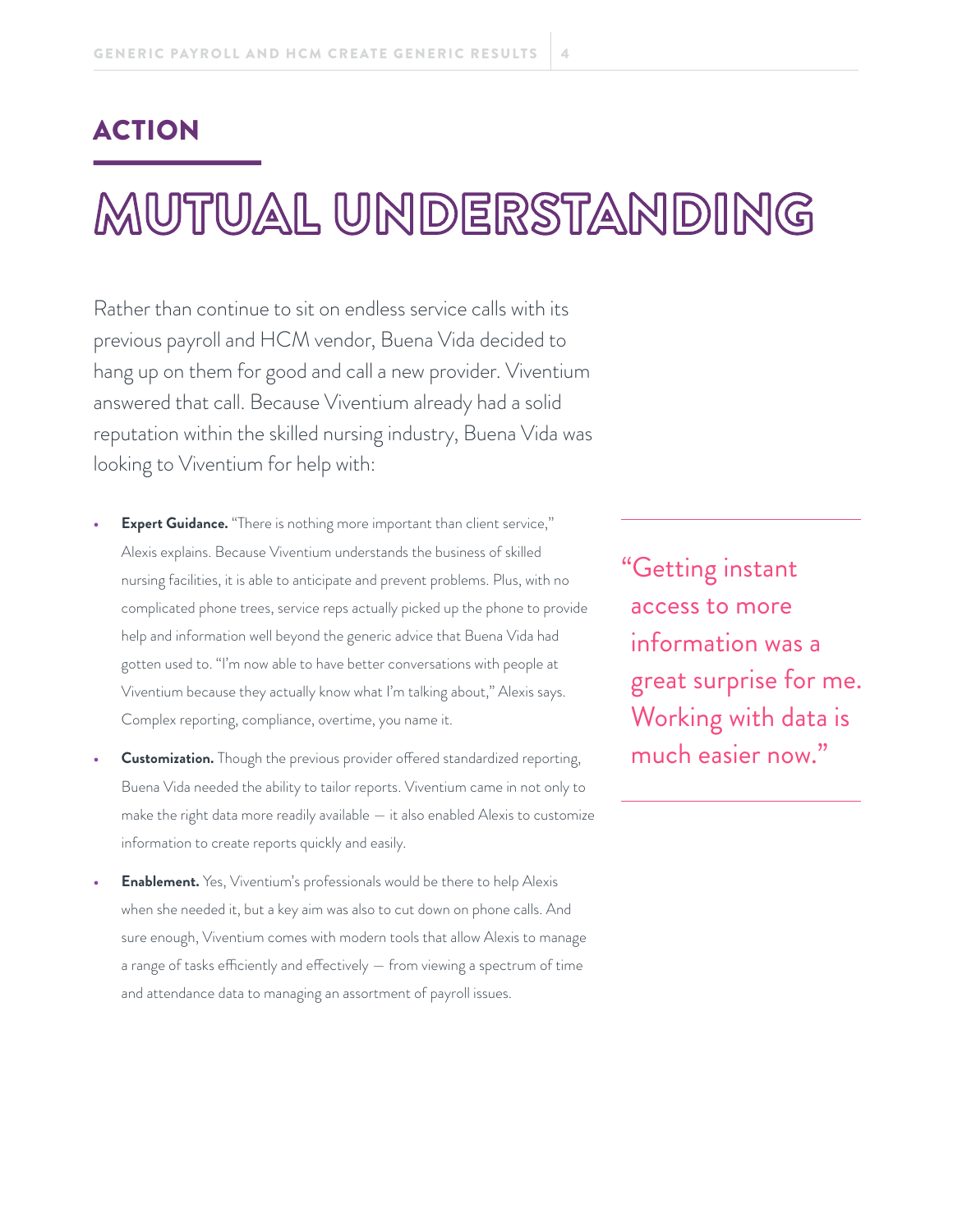#### IMPACT

# GROWTH WITHOUT BORDERS

As a result of the skilled nursing facility's partnership with Viventium, here's what Buena Vida now experiences:

- **• Elevated Expertise.** Alexis sums it up best: "Viventium has people who actually know what they are doing. They understand me, and I understand them. They are great examples of what it means to be professionals."
- **Better Data.** "Our reports are now understandable and actionable," Alexis says. "I'm able to access information and also look at it in ways that now make sense. The ability to customize reporting has been extremely useful."
- **Greater Empowerment.** "When my boss asks me for information, I can get it easily by myself," Alexis says. "I don't have to sit on the phone with a vendor for long periods of time. It's been really empowering as a professional to use this software."

 "I'm confident not just that Viventium can grow with our business. I believe it can actually help our business grow."